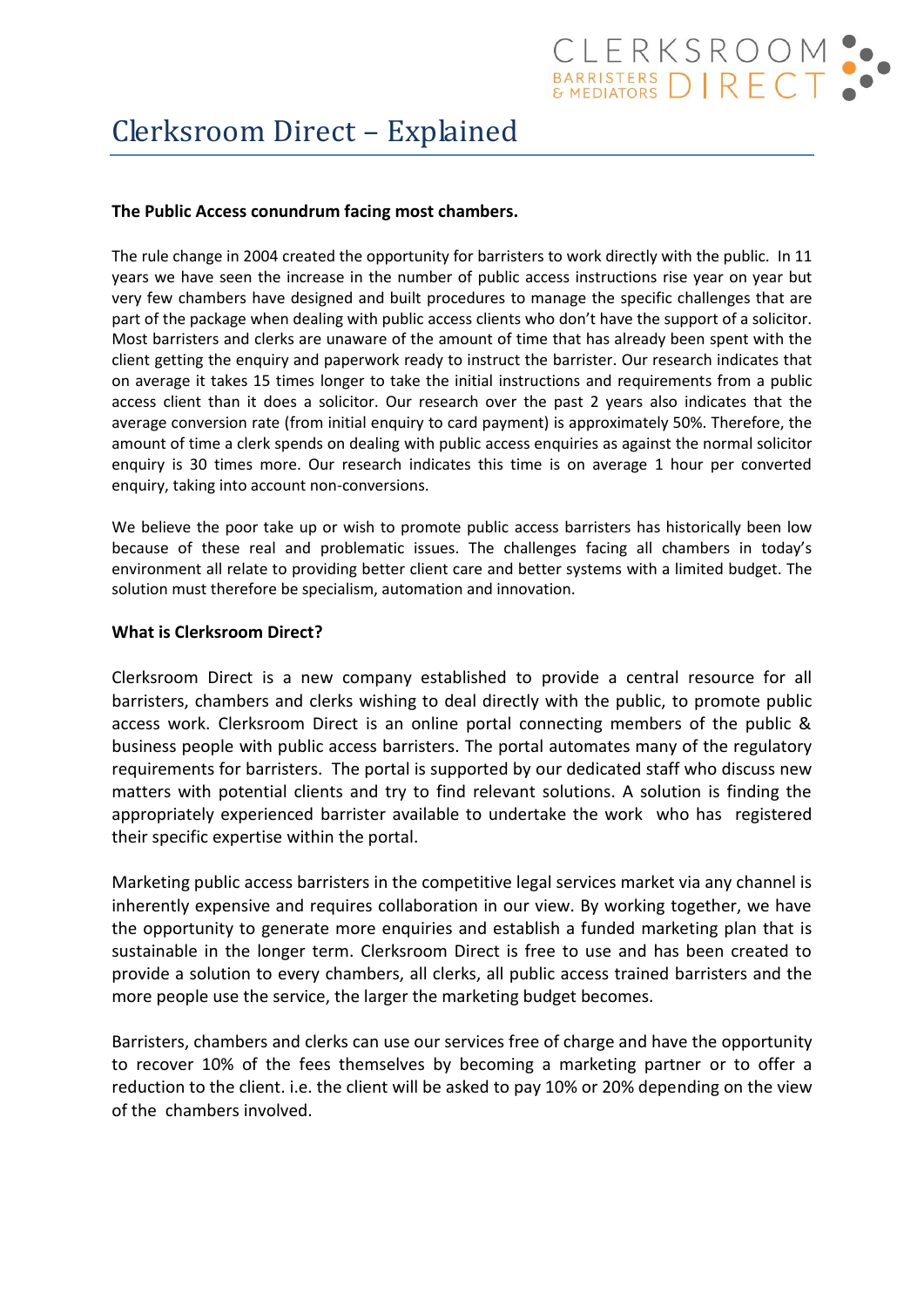

# **The role of our staff**

Our staff are experienced barristers' clerks who take calls and attempt to convert them into paying work. This requires our team to spend time discussing with clients their specific needs, following up potential leads and obtaining relevant information to help the barrister and client to establish if the matter is appropriate for public access. Our staff will contact barristers registered within the portal, clerks and the clients to establish the most appropriate course of action. Our staff will assist in the agreement of fees between the client and the barrister and take a card payment to confirm the arrangement. Our staff notify the barrister and his clerk where we have been notified there is a clerk assisting the barrister. (The clerk's name and email address are recorded in the portal under clerk's name and CC email address). Once a card payment has been made by the client for the barrister's agreed fee, notification is made to the client, barrister and their clerk with a request that they proceed to carry out the agreed work. Clerksroom Direct will hold the "payment of an agreed fee" until we have been notified that the work has been completed. . Upon completion, the barrister or their clerk notifies Clerksroom Direct through the portal's "work completed" button that the work is complete and payment can be made. The barrister or their clerk issues an invoice for the full agreed fee to Clerksroom Direct by email and the fees are paid within 48 hours by BACS to the barrister or the chambers as requested. The agreed fee is paid in full. We do not charge the barrister, chambers or clerk anything for our service. Barristers are paid 100% of the fees they quote.

## **What is the benefit of using Clerksroom Direct rather than keeping it in-house?**

Clerksroom Direct was designed and established to focus specifically on streamlining the issues relating to public access instructions. We started with a blank sheet of paper and built a system that is designed to create a Rolls Royce service for clients wishing to take advantage of the savings that can be obtained by working directly with a barrister.

The staff employed by Clerksroom Direct Ltd have a clear mandate to focus on the needs of the public access client and they are not distracted by other pressures in a chambers environment. Put simply, they are there to generate work for you.

#### *This benefits you because:*

- (1) You do not pay anything for our service.
- (2) Our dedicated staff who assist with the initial discussions, fee negociations, communications between all parties and conversion of enquiries to pre-paid fees saves your staff a considerable amount of time.
- (3) We take card payments for all agreed fees so you can focus on the client and the work required in the knowledge that the fees are pre-paid and on account before you start any work.
- (4) We produce a draft client care letter setting out the work required and the basis of the fees proposed by the barrister to be paid by the client.
- (5) We make payment to the barrister of all agreed fees within 48 hours of completion.
- (6) We have a clear marketing plan to promote barristers within the portal and it is fully funded by the administration fees paid by the client, not the barrister.

#### **Isn't the barrister paying twice?**

No. You pay nothing towards the costs of operating Clerksroom Direct. Our fees are paid by the client and you pay your own chambers and clerks in the normal way out of the fees paid to you.